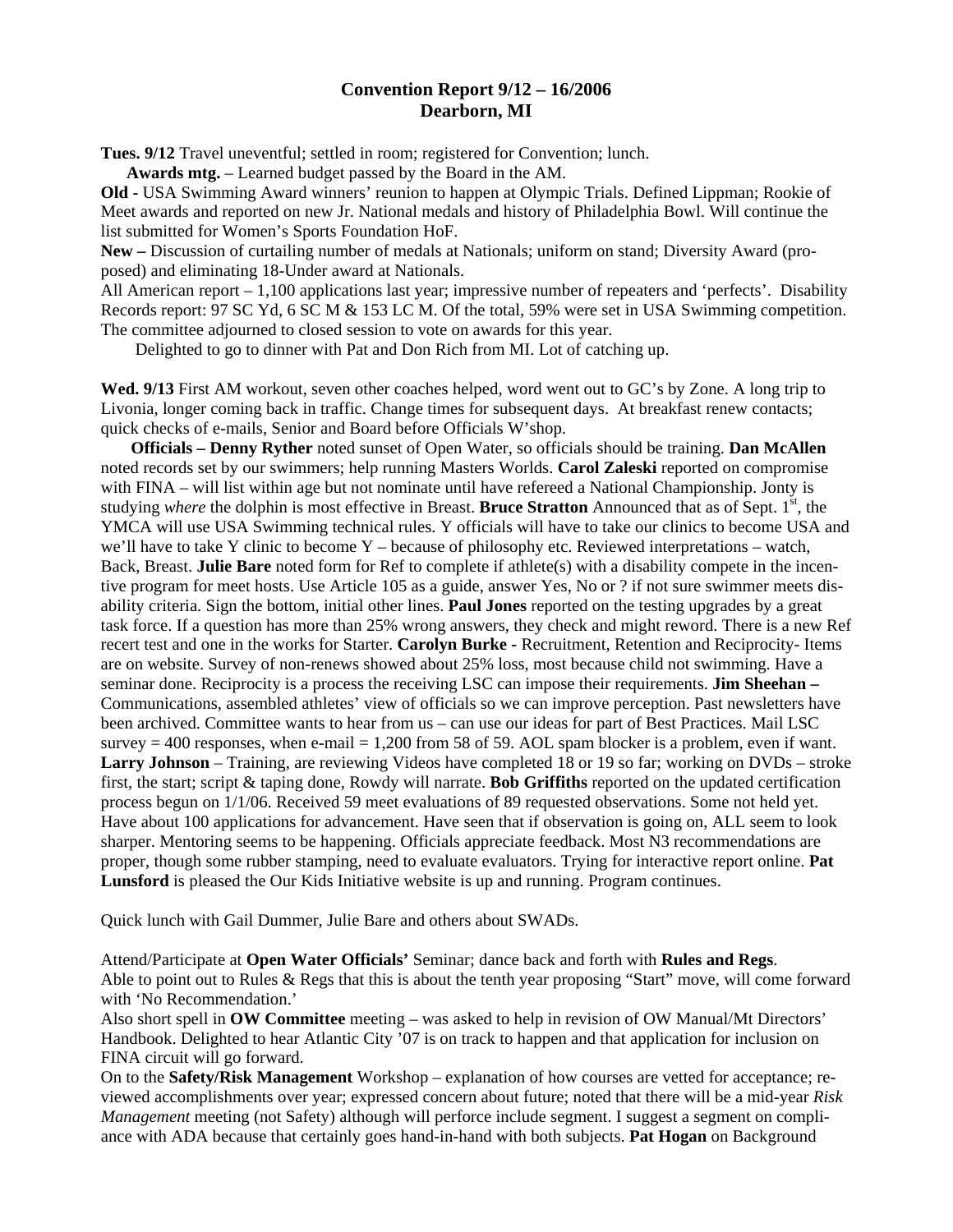check program – for now, four to six LSCs' coaches, National Board, National, Camp & Team staffs. 11,000 coaches while 10,000 officials with turnover and much less contact. On application, info to provider and check is done. If clear, then info to Reg'n database, if not, the denial goes to applicant – can appeal. If flunk, there will be a standing Review Panel for further appeal.

Lots of thanks to committee members.

**Officials' Burning Issues**- discuss calming a type A young official, be patient etc. The Y is now using USA S rules, they should try to take our clinics, but we should take theirs on philosophy etc. We should be a resource of officials for them. Consider diversity – it should reflect your area if possible, help recruit athletes and their parents might follow. Define motionless? FINA & USA S use 'stationary', HS & NCAA use 'Motionless'. Think of stationary as in place – on mark. Other topics included "Our Kids" and working within the new certification program.

**Welcoming Reception –** Much socializing, plenty of food – but long lines. MoTown theme ok except the two impersonation performers were not that good.

**Thur. 9/14** The bus leaves at 5:05 with 54 on board, two coaches from Club Wolverine meet us there. Dash back for b'fast on fly and to Zone meetings.

 **EZ** minutes will arrive via e-mail. New Zone Liaison, Clark. Tech Plan'g report: ea Area set own cuts; Super Sectional cuts set to yield 10 heats of 50s  $\&$  100s, 8 heats of 200s etc; the four day event order was presented and Medley relays – all were accepted. Proposal to have extra entries who meet Qual. time in Spring Zones was defeated.

Consult on "Marshals" for **Safety Committee** meeting. Check on **Rules & Regs**. Meeting. **Committee Chairs** lunch with President.

**Disability** Workshop with focus on how clubs can comply with ADA.

Discover Masters Long Distance is today, not Friday. Manage to make it to support 2008 bids. Win neither, but get lots of congratulations and encouragement for '07 10k. Remain as default if successful bidder cannot produce.

Give **Disability Records** report again at **Championship Coordination Committee**. Metro Delegates dinner.

Back in time for **Meet the Candidates** panels. Treas & Tech. VP are uncontested; Pres. Has three candidates; Admin, Program Ops and Program Development each have two. Scheduled for 7:00 to 8:30, program goes until after 9:15.

**Fri. 9/15** Bus has 51 on board, five of us as coaches. Last continental b'fast, the dash to **National Board of Review** for recert. Last prep and attend **Disability Committee** meeting. Three members excused, Walt retired. Minutes of conference calls accepted; mission statement had been reviewed; note name change to "Disability' Committee; under new structure – committee will be 8 members plus 2 athletes.

Participated in discussions on: *Workshop* – went very well, might reconsider time of day, move to Club Development program; *Meet Host Incentive Program* – Material on website, should go forward, new committee consider continuation/turning over to another committee (if so which?); *Internet meet* – on website, we need to get word to potential participants; reviewed how many of original 23 points we accomplished, tried to pick one thing to work on until the new committee is up and running; as to LSC contact list – just reach out to your Zone for now. **New** *Zone* reports – all are now including Athletes with Disabilities, Southern working on how to include in score if not finalists; *Records* – most recent are on website and certificates have been printed, total of 256 were set during the year, 59% of those achieved at USA Swimming meets; *Zorn Award* – want to assure performances in other than USPC/IPC meets are taken into consideration; also address S14 and S15 for this. Assignments – *Bea* get AmRecs to Randy by July 30 for Zorn ballot; contact GCs and Disability Chairs noting existence of Disability Records program.

**Safety Education Comm.** – reports on the year's accomplishments, including "Referee's Checklist", start of marshal's checklist and briefing/clinic materials; reviewed "Safety Highlights for venue & Swim Team"; continued cooperation from Adolph Kieffer; went over how courses are accepted/denied as acceptable for Coach requirements; discussed role in revised governance structure; many thanks to members for all their hard work.

Quick lunch.